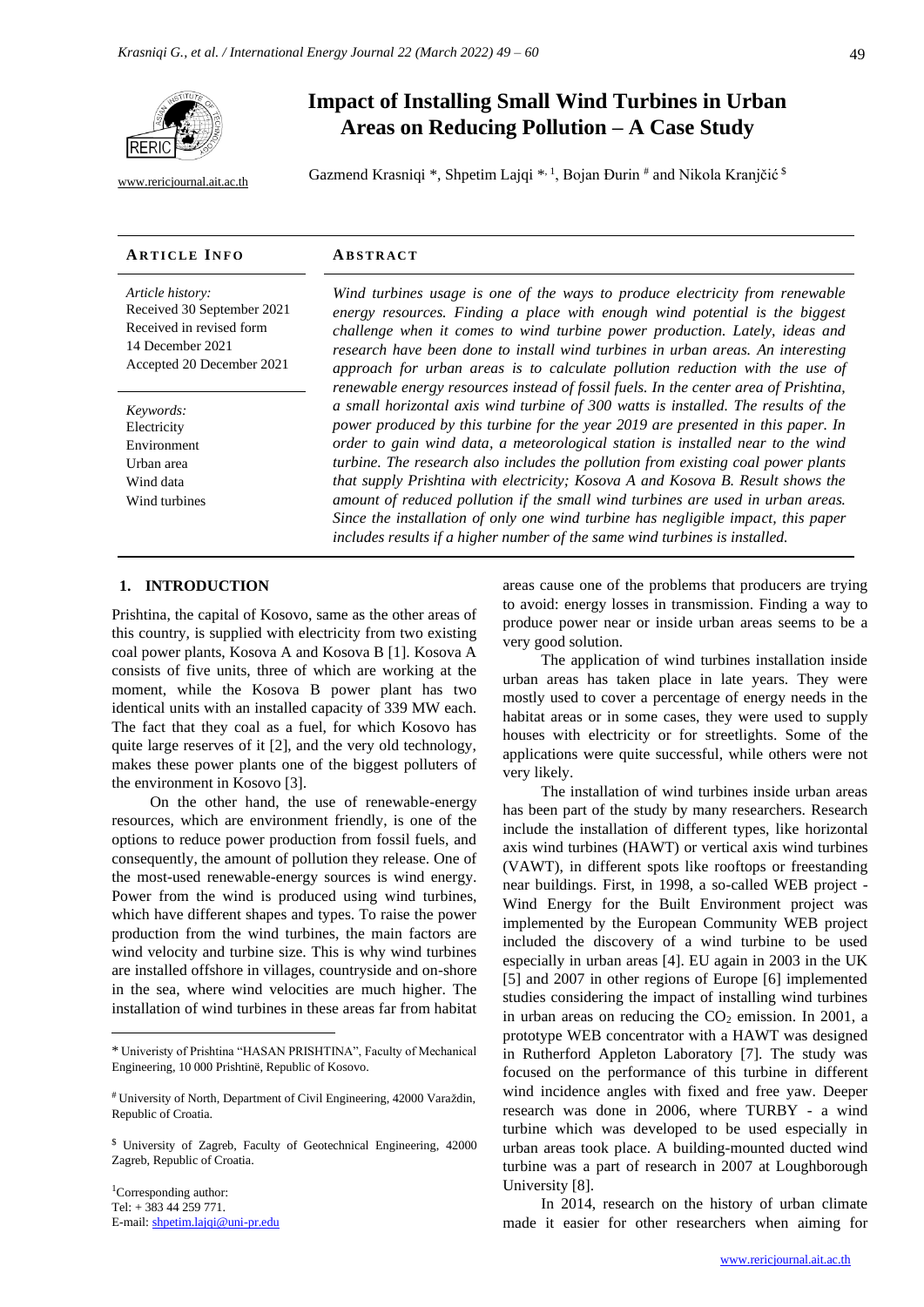studies in urban settings [9]. More recent studies were mostly focused on the installation of different types of wind turbines in different urban areas. In 2017, at the Clark University in Worcester, one research took place to compare HAWT and VAWT performance in urban areas [10].

In 2008, the first attempt to integrate wind turbines into the building was done in Green Building in Temple Bar, Dublin [11]. Three HAWTs were installed together with photovoltaic collectors and solar panels. The application of wind turbines, in this case, resulted in high vibrations and noise, so wind turbines were removed and replaced with photovoltaic collectors.

One almost same attempt was done in Kirklees Council Building in Huddersfield, UK [12]. Two 6 kW wind turbines were installed also together with solar panels and photovoltaic collectors. Even in this case, turbines failed to generate reliable energy production, so they were disconnected from the function [12].

Later studies have been made to testify if wind turbines can or cannot be used integrated into buildings. It is discovered that high-rise buildings have a great potential for the integration of wind turbines [13]. For more efficient installation, wind turbines should be installed in the centre of the roof, where the position of the rotor should be at least 30% above the roof level [14].

The main purpose of this research is to show the impact that the installation of wind turbines in urban areas could have on the reduction of pollution. This was achieved by installing a small HAWT on the rooftop of Technical Faculties Laboratories of the University of Prishtina "HASAN PRISHTINA, Kosovo, Prishtina. Power production from this roof-mounted HAWT was then analyzed and the impact it has on reducing pollution has been shown. Of course, this could not be done without having the power production and the amount of pollution data from Kosova A and Kosova B in advance. This power production and pollution data are also presented in this research.

It is very important to be stated that, this research only presents the wind data and power production from HAWT installed in one specific location, which is as mentioned before, the rooftop of the Technical Faculties Laboratory. Other locations inside Urban Area of Prishtina will might give different results, results that cannot be prejudiced by the results shown in this research.

The first chapter of this paper presents the emission of dangerous gases from specific units of Kosova A and Kosova B power plants Emission is presented for dust, SO2, NOx and CO2. The second chapter deals with the wind-energy potential in Kosovo, including units that are in operation, units that have the authorization to start the operation and units that are planned for the future. The third and last chapter deals with the electricity produced by the installation of a 300-Watts wind turbine inside the urban area of Prishtina, and the impact that it has in reducing pollution. Of course, such a small wind turbine will not have such an impact on reducing pollution, so an analysis of the pollution reduction by installing many similar wind turbines has been included in the result discussion part.

#### *1.1 Energy Sector and Pollution in Kosovo*

Kosova A units were built in the 1960s and early 1970s [15]. Kosovo A power plant units that are working at the moment, have a potential of maximum available capacity of 400 MW. The first unit of this power plant was put into operation in 1983 while the other in 1984 [16]. Due to the time depreciation and repairs of the units, the current maximum available capacity of both units of Kosova B is now around 500 MW in total. Nor Kosova B has much better results than Kosova A in terms of environmental pollution [17]. Kosova A and Kosova B power plants remain the main suppliers of electricity for the region of Kosovo [18]. The working units of power plants Kosova A and Kosova B and their capacities are presented in Table 1 [2], [16].

| Unit A3             |     |
|---------------------|-----|
|                     | 130 |
| Unit A4             | 130 |
| Unit A5             | 135 |
| Unit B1             | 240 |
| Unit B <sub>2</sub> | 260 |
|                     | 890 |
|                     |     |

**Table 1. Capacity of working units of power plants Kosova A and Kosova B.**

Kosova A and Kosova B power plants continue to be the main source of electricity in Kosovo. Due to the use of coal as a fuel and old technology used, there are several pollutants that are released to a large extent from both power plants [19]. These power plants release polluters like nitrogen oxides (NO and NO<sup>2</sup> together are called NOx), sulphur dioxide  $(SO_2)$ , Carbon dioxide  $(CO_2)$  and dust [19], [20]. The amount of emission that is released by both power plants for each polluter is shown in the tables below. Table 2 shows the amount of pollution released by three units of Kosova A while Table 3 shows the amount of pollution released by two units of Kosova B.

Data are shown in tons/year and in mg/Nm<sup>3</sup> (milligrams per normal cubic meter) [21] - [26].

Kosovo is not yet part of the European Union (EU). EU has set strict rules on the conditions that must be met by countries aiming to join them. Certain conditions are set in terms of emissions of dangerous gases, both from vehicles and power plants. Thus, based on the directive 2010/75 / EU issued in 2010 by the European Parliament and the Council, the emission limits have been set for dust, NOx and  $SO<sub>2</sub>$  [27]. Emission limits have been set in mg/Nm<sup>3</sup> . According to this directive, the emission limit of dust,  $SO<sub>2</sub>$  and NOx for "coal and lignite and other solid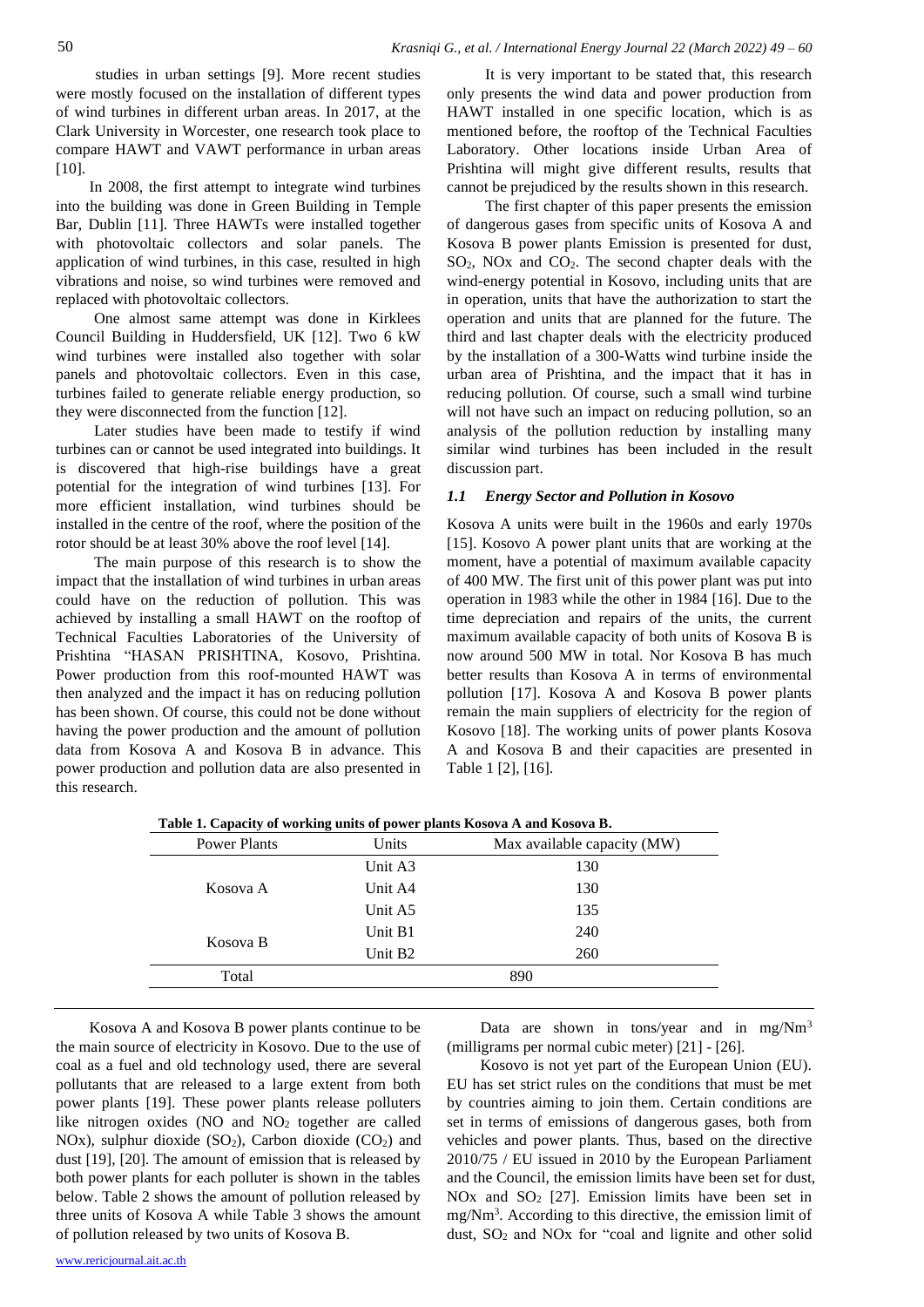fuels" must meet the minimum conditions as are presented in Table 4 [27].

| Table 2. Amount of pollution released by Kosova A. |            |                              |                 |                 |                 |
|----------------------------------------------------|------------|------------------------------|-----------------|-----------------|-----------------|
| KOSOVA A3 tons/year                                |            |                              |                 |                 |                 |
| Year                                               | <b>MWh</b> | Dust                         | SO <sub>2</sub> | NO <sub>x</sub> | CO <sub>2</sub> |
| 2013                                               | 2185530    | 1749.2                       | 9495            | 8458.3          | 3197854         |
| 2014                                               | 1637886    | 438                          | 3236            | 5569            | 2071823         |
| 2015                                               | 2056680    | 432                          | 2846            | 7200            | 2637640         |
| 2016                                               | 2314809    | 444                          | 3292            | 8450            | 3188870         |
| 2017                                               | 2084002    | 404                          | 3593            | 6736            | 2411173         |
| 2018                                               | 2240648.0  | 484.15                       | 5643.2          | 7910.7          | 2830579         |
|                                                    |            | KOSOVA A3 mg/Nm <sup>3</sup> |                 |                 |                 |
| 2013                                               | 2185530    | 251.0                        | 787.7           | 701.0           | 701.0           |
| 2014                                               | 1637886    | 57.0                         | 418.0           | 714.0           | 714.0           |
| 2015                                               | 2056680    | 44.0                         | 289.0           | 725.0           | 725.0           |
| 2016                                               | 2314809    | 42.5                         | 302.0           | 724.0           | 724.0           |
| 2017                                               | 2084002    | 44.0                         | 417.0           | 724.0           | 724.0           |
| 2018                                               | 2240648.0  | 40.2                         | 451.2           | 625.2           | 625.2           |
|                                                    |            | KOSOVA A4 tons/year          |                 |                 |                 |
| 2013                                               | 392635.0   | 1175                         | 1807            | 1539.0          | 571337          |
| 2014                                               | 403999.0   | 113                          | 756             | 1360.0          | 504073          |
| 2015                                               | 925997.0   | 141                          | 1105            | 2710.0          | 986110          |
| 2016                                               | 879870.0   | 161                          | 1229            | 3166.0          | 1169346         |
| 2017                                               | 824241.0   | 165                          | 1407            | 2924.0          | 1050770         |
| 2018                                               | 712746.9   | 177.7                        | 1844            | 2382.1          | 888762          |
|                                                    |            | KOSOVA A4 mg/Nm <sup>3</sup> |                 |                 |                 |
| 2013                                               | 392635.0   | 649.0                        | 837             | 716             | 264200          |
| 2014                                               | 403999.0   | 53.0                         | 392             | 717             | 263300          |
| 2015                                               | 925997.0   | 39.0                         | 281             | 749             | 260700          |
| 2016                                               | 879870.0   | 40.2                         | 306             | 723             | 266400          |
| 2017                                               | 824241.0   | 46.0                         | 411             | 728             | 274800          |
| 2018                                               | 712746.9   | 55.8                         | 558.3           | 748.6           | 227974          |
|                                                    |            | KOSOVA A5 tons/year          |                 |                 |                 |
| 2013                                               | 878253     | 288                          | 3750            | 3334.0          | 1291148         |
| 2014                                               | 249417     | 75                           | 478             | 842             | 309782          |
| 2015                                               | 357335     | 56                           | 371             | 1231            | 448875          |
| 2016                                               | 766707     | 139                          | 1095            | 2921            | 1144104         |
| 2017                                               | 801622     | 143                          | 1477            | 2661            | 849658          |
| 2018                                               | 703724.4   | 107                          | 1734            | 2399            | 902377          |
|                                                    |            | KOSOVA A5 mg/ $Nm^3$         |                 |                 |                 |
| 2013                                               | 878253     | 51.0                         | 751.0           | 681.0           | 263400          |
| 2014                                               | 249417     | 54.0                         | 424.0           | 715.0           | 265000          |
| 2015                                               | 357335     | 33.0                         | 260.0           | 724.0           | 261000          |
| 2016                                               | 766707     | 37.5                         | 297.0           | 727.0           | 266200          |
| 2017                                               | 801622     | 40.0                         | 426.0           | 712.0           | 276500          |
| 2018                                               | 703724.4   | 31.8                         | 537.2           | 755.9           | 283700          |
|                                                    |            |                              |                 |                 |                 |

Although they operate with three and two working units respectively, power plants Kosova A and Kosova B are counted as two complete units, so the emission of gases from these power plants is calculated per unit of the power plant and not the units within the power plants. This way, when calculating the emission of power plants and comparing the results with emission limits set by the EU directives, only Kosova A and Kosova B as a whole are taken into the calculations. According to the Table 1, both power plants have an available capacity of more than 300 MW. This puts Kosova A and Kosova B power plants in section three of the directive in Table 4. Pollution that is released from Kosova A and Kosova B power plants for SO2, NOx and dust polluters are shown in Figure 1 (a, b, c). These figures show the total amount of pollution from all three units of Kosova A and two units of Kosova B. Those figures also show the maximum allowed emission according to directive 2010/75 / EU, and is compared with emission released from power plants Kosova A and Kosova B.

While the emission limits of NOx,  $SO<sub>2</sub>$  and dust, from the European Union directives are given in mg/ $Nm^3$ , the emission of  $CO<sub>2</sub>$  is given in other units.  $CO<sub>2</sub>$  emission limits are given in separate directives for coal-fired power plants. The European Union Agency for the Cooperation of Energy Regulators (ACER), in December 2019 has published OPINION No 22/2019 [28] on the calculation of the values of  $CO<sub>2</sub>$  emission limits. According to this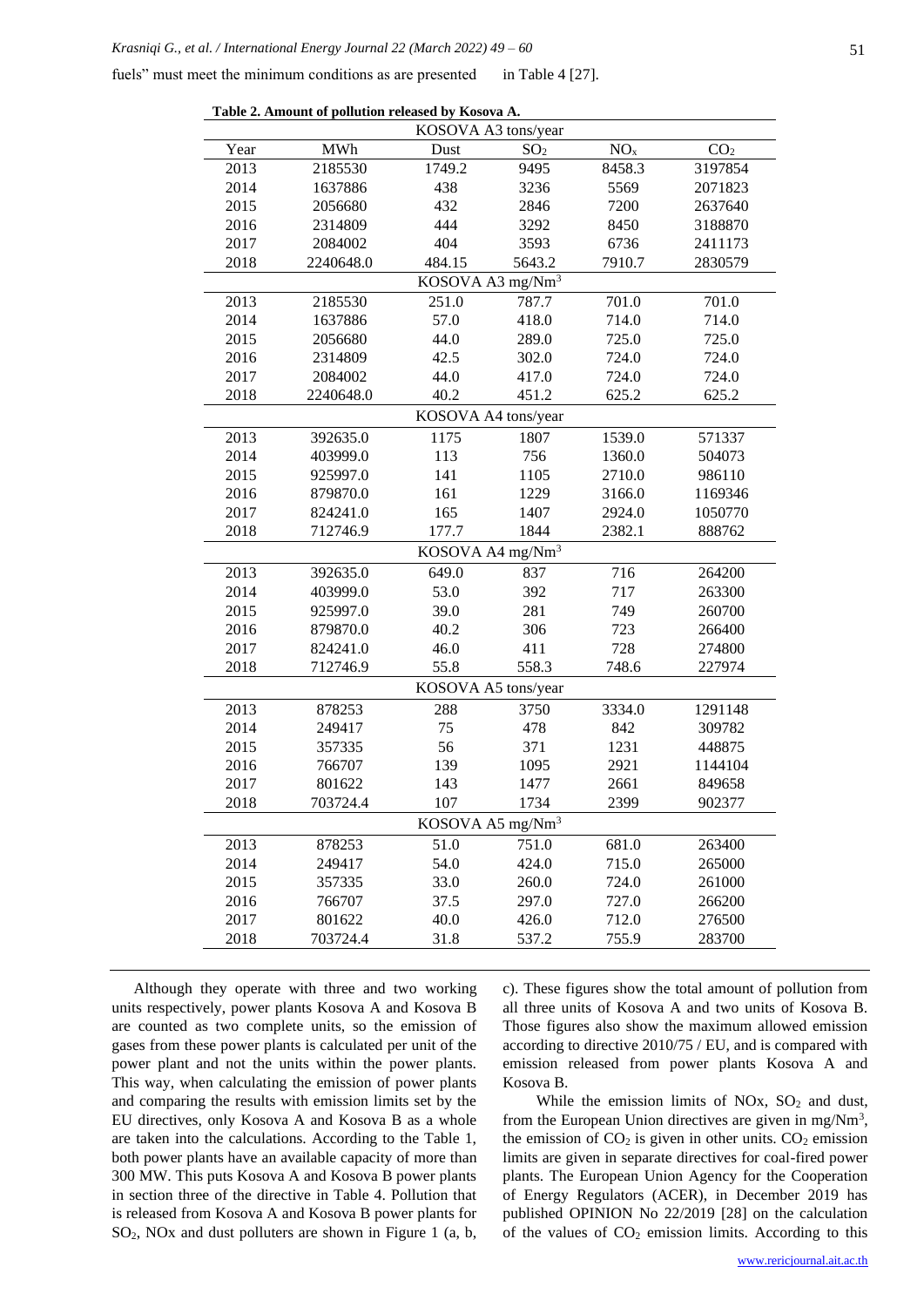opinion, targets that must be reached in order to be committed for receiving payments under a capacity mechanism, is 550 grams  $CO_2/kWh$  of electricity and 350 kilograms CO2/installed capacity of kW. This means that targets set by this opinion are:

 $-$  Less emission of CO<sub>2</sub> than 550 grams CO<sub>2</sub>/kWh of electricity produced (or 550 kilograms CO<sub>2</sub>/MWh) and

 $-$  Less emission of CO<sub>2</sub> than 350 kilograms CO<sub>2</sub> per installed capacity of kW [28].

For Kosova A and Kosova B power plants, the emission of  $CO<sub>2</sub>$  per kWh has to be calculated. The amount of pollution of  $CO<sub>2</sub>$  for Kosova A and Kosova B power plants is shown in Tables 2 and 3 for years 2013- 2018, and for years 2019 and 2020 can be taken from Energy Regulatory Office (ERO) webpage [29], [30] and other sources [31]. This way, the amount of emission of  $CO<sub>2</sub>$  in kg/MWh is calculated for each year and is presented in Figure 1(d). The amount of  $CO<sub>2</sub>$  released from Kosova A and Kosova B power plants in this figure is also shown as a total amount, which includes units blocks of Kosova A and two units of Kosova B.

It is very clear from the results shown in Figure 1 that Kosovo lacks in fulfilling the targets of emission of hazardous gases set by the EU. In all the results gained both power plants has given better results only in emitting dust in recent years. These results come from the installation of dust filters in all units of these power plants. In other cases, Kosova A and Kosova B power plants release much more amount of pollution than the limits set by EU directives for all four polluters analysed in this paper. They exceed the limit by many times, releasing large amounts of dust, CO<sub>2</sub>, SO<sub>2</sub> and NO<sub>x</sub>. Residences in the neighbourhood of power plants are more endangered by these emissions [32].

People in Kosovo, for sure need both, clean air and electricity [33]. Despite the installation of filters in both power plants and repairs in the units of the power plants, the emission of harmful gases and dust continues to be quite high. Given this reality, and the fact that energy consumption in Kosovo continues to increase [34], Kosovo needs to make strong progress in applying methods to reduce pollution from energy production, by rehabilitating existing units of the power plants and focusing on energy production from environmentally friendly sources.

| Lable. 5. Alliount of pondtion released by Kosova D. |            |                              |                 |                 |                 |
|------------------------------------------------------|------------|------------------------------|-----------------|-----------------|-----------------|
| KOSOVA B1 tons/year                                  |            |                              |                 |                 |                 |
| Year                                                 | <b>MWh</b> | Dust                         | SO <sub>2</sub> | NO <sub>x</sub> | CO <sub>2</sub> |
| 2013                                                 | 1927945    | 5041.9                       | 5858            | 7215.1          | 2252335         |
| 2014                                                 | 1597707    | 6290                         | 4423            | 6043            | 1709773         |
| 2015                                                 | 1986124    | 3922                         | 2723            | 6982            | 2196342         |
| 2016                                                 | 1919950    | 3210                         | 3443            | 6974            | 2099531         |
| 2017                                                 | 1857690    | 2628                         | 4435            | 6673            | 2245401         |
| 2018                                                 | 1074987    | 1425                         | 2692            | 3747            | 1203985         |
|                                                      |            | KOSOVA B1 mg/Nm <sup>3</sup> |                 |                 |                 |
| 2013                                                 | 1927945    | 672.0                        | 664.0           | 840.0           | 237300          |
| 2014                                                 | 1597707    | 863.0                        | 499.0           | 817.0           | 215000          |
| 2015                                                 | 1986124    | 650.0                        | 305.0           | 817.0           | 220800          |
| 2016                                                 | 1919950    | 409.0                        | 403.0           | 772.0           | 209800          |
| 2017                                                 | 1857690    | 335.0                        | 525.0           | 804.0           | 223100          |
| 2018                                                 | 1074987    | 212.4                        | 329.1           | 451.6           | 144200          |
|                                                      |            | KOSOVA B2 tons/year          |                 |                 |                 |
| 2013                                                 | 2169082    | 4790.6                       | 6171            | 6860.3          | 2189936         |
| 2014                                                 | 2048927    | 7667                         | 4759            | 7138            | 1911977         |
| 2015                                                 | 1935890    | 3652                         | 2428            | 6315            | 1998242         |
| 2016                                                 | 2014009    | 3254                         | 3555            | 7007            | 2199983         |
| 2017                                                 | 1784272    | 2633                         | 3705            | 5936            | 1894311         |
| 2018                                                 | 2284915    | 3134.3                       | 5901            | 7525            | 2410909         |
| KOSOVA B2 mg/Nm <sup>3</sup>                         |            |                              |                 |                 |                 |
| 2013                                                 | 2169082    | 657.0                        | 692.0           | 829.0           | 239200          |
| 2014                                                 | 2048927    | 857.0                        | 523.0           | 813.0           | 217000          |
| 2015                                                 | 1935890    | 640.0                        | 349.0           | 825.0           | 220600          |
| 2016                                                 | 2014009    | 375.0                        | 432.0           | 781.0           | 201500          |
| 2017                                                 | 1784272    | 350.0                        | 537.0           | 802.0           | 210600          |
| 2018                                                 | 2284915    | 398.9                        | 607.0           | 775.2           | 249000          |
|                                                      |            |                              |                 |                 |                 |

| Table 4. Emission limits according to the Directive 2010/75 / EU. |  |  |  |
|-------------------------------------------------------------------|--|--|--|
|-------------------------------------------------------------------|--|--|--|

| Total rated thermal input (MW) |                 | Coal and lignite and other solid fuels $(mg/Nm3)$ |      |
|--------------------------------|-----------------|---------------------------------------------------|------|
|                                | SO <sub>2</sub> | NO.                                               | Dust |
| $50 - 100$                     | 400             | 300                                               | 30   |
| $100 - 300$                    | 250             | 200                                               | 25   |
| >300                           | 200             | 200                                               | 20   |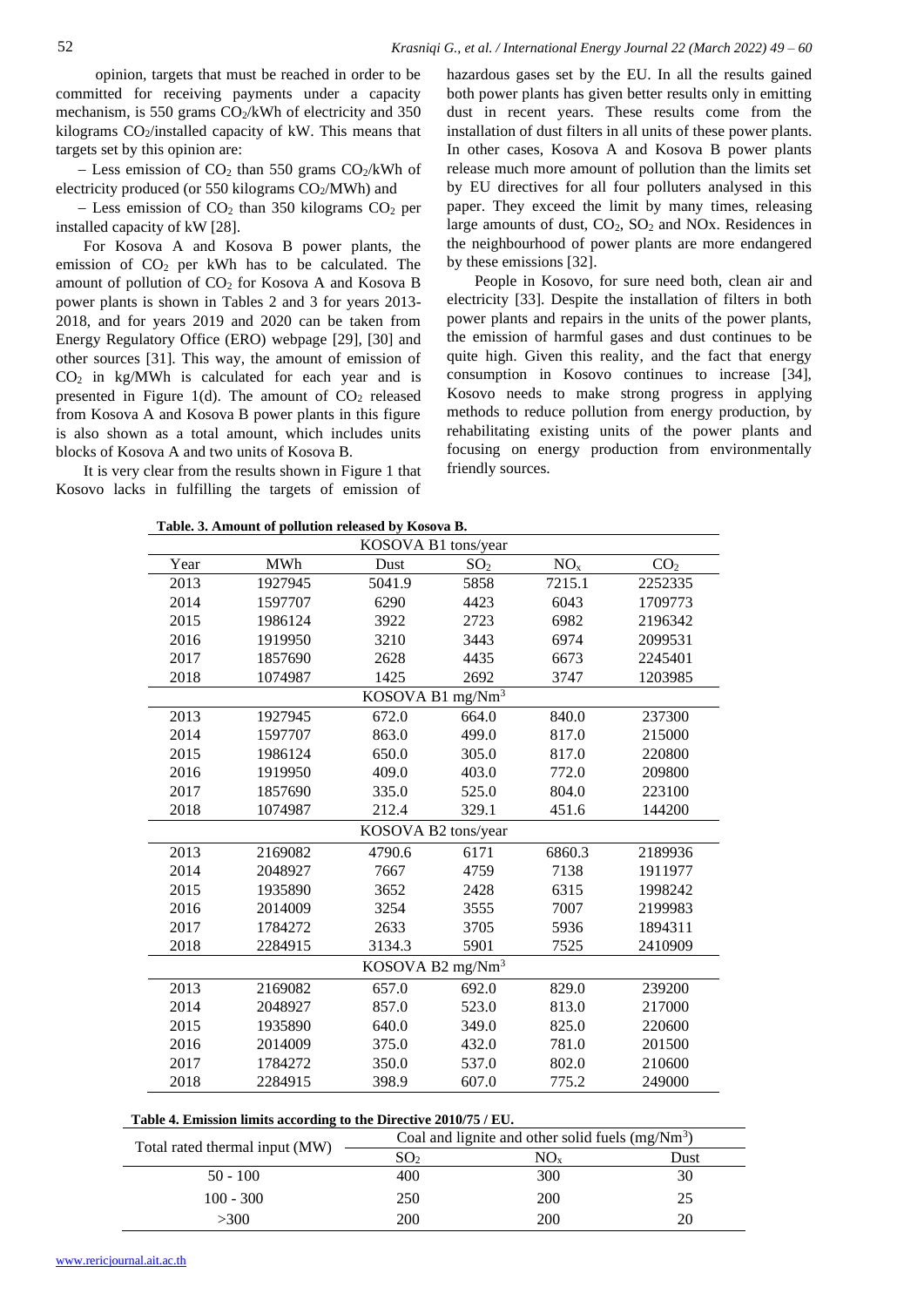

**Fig. 1. Emission of gases from thermal power plants Kosova A and Kosova B and EU emission limits.**

### **2. WIND ENERGY IN KOSOVO**

Wind energy has taken the first place as the main source of renewable energy in Kosovo. In fact, until late there were no wind turbines at all in the region of Kosovo. In 2010, the first wind turbines were installed in Golesh with a capacity of 1.35 MW [35]. This comes from three turbines installed in this plant, each of them with a capacity of 450 kW. Since then, there were no investments in this technology until late.

Kosovo announced the first wind farm inauguration in October 2018 [36]. The wind far KITKA officially started sending electricity to the grid. Nine turbines were installed by the Turkish company Güriş Holding, each of them with a capacity of 3.6 MW [37]. The total capacity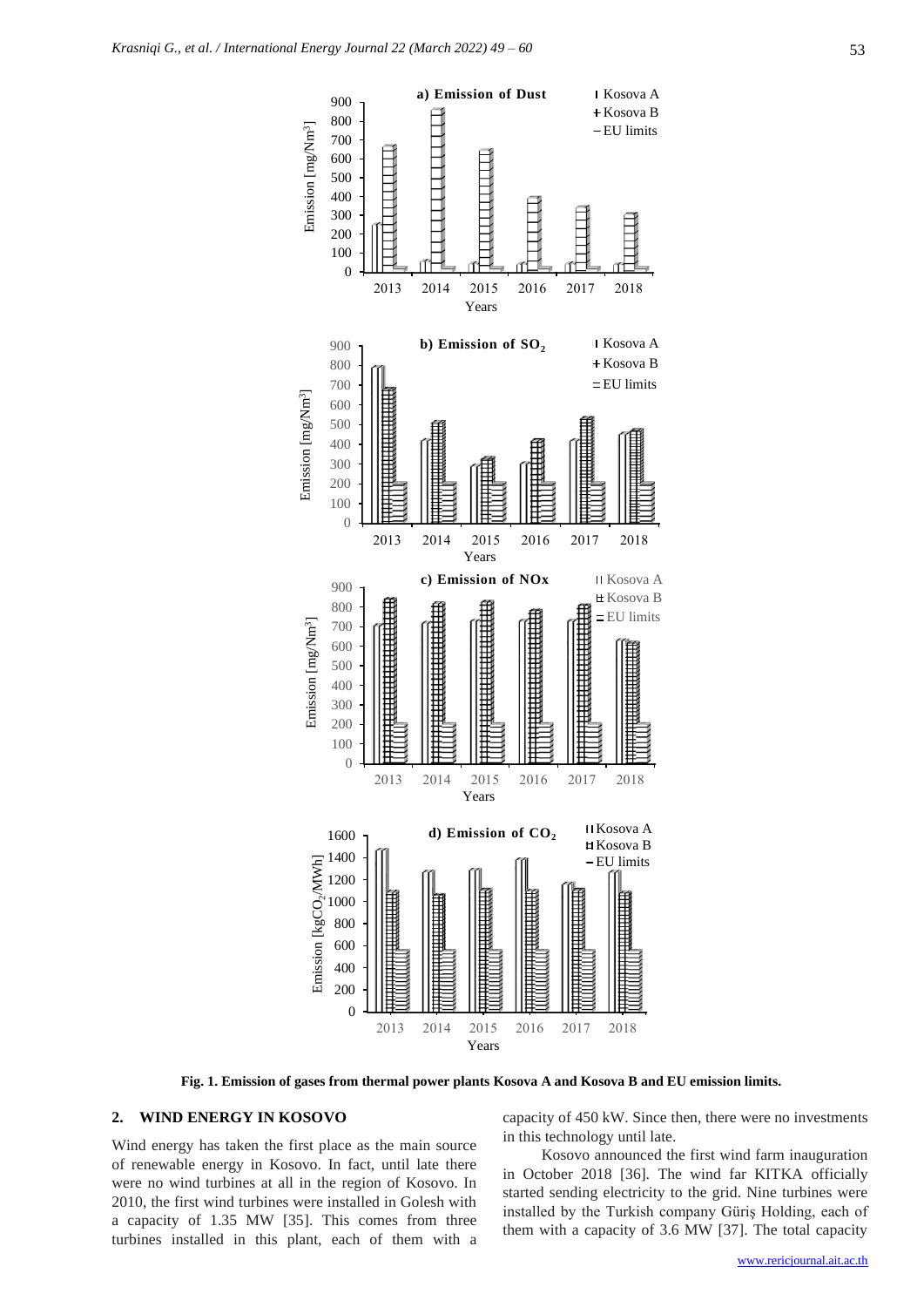of the Wind Farm KITKA is 32.4 MW and projected annual output of the power plant is 95.6 GWh.

Another project that is under construction in Kosovo is the Bajgora wind park. The Wind Park consists of 27 wind turbine generators located in three areas named Selac I (1-9), Selac II (10 - 18) and Selac III (19 - 27) [38]. The project consists of 27 turbines, each with an installed capacity of 3.83 MW. The total installed capacity of the wind park is 105 MW. The project is nearing completion and is expected to be operational by 2021. Project is being built by Sowi Kosova Sh.p.k., an enterprise established for the purpose of the project, jointly owned by Enlight Renewable Energy with Kosovar and German partners [38].

Energy Regulatory Office (ERO) is responsible for the regulation of the energy sector in Kosovo, including power plants Kosova A and Kosova B [39]. ERO is an independent institution, which has the duty to regulate activities in the energy sector in Kosovo, including any form of energy. ERO has the authority to approve the tariffs for activities of public services issue, to give licenses and monitor whether these licenses are respected by energy companies, to impose obligations on the supply

of the population. ERO is also responsible for setting and fulfilling the feed-in tariffs for the amount of electricity that is shared from renewable resources [39]. The whole renewable energy capacities, according to ERO are separated into three categories: a) capacities that are in operation, b) capacities that have gained the final authorization for starting the operation and c) capacities that have gained the preliminary authorization and are in procedures of getting the final authorization [40]. Information about feed-in tariffs and other information about the Wind energy sector in Kosovo are shown in Table 5 [41].

Wind energy is projected to be the most important energy source from all the renewable resources in the Republic of Kosovo. It will also be one of the most important energy sources, including fossil fuels-based power plants. Together with all capacities, wind energy is planned to cover around 1/3 of the total electricity consumption in the area of Kosovo. Since wind energy is very environmentally friendly technology, it will for sure reduce the emission of dangerous gases and make Kosovo a country with a better and cleaner environment.

**Table 5. Information about wind energy in Kosovo.**

| THE $\alpha$ - Hilly matrice about white the $\epsilon$ and $\alpha$ |                           |                           |                          |                            |                      |
|----------------------------------------------------------------------|---------------------------|---------------------------|--------------------------|----------------------------|----------------------|
| Resources                                                            | Feed in tariff<br>(€/MWh) | Cap. in operation<br>(MW) | Cap. final<br>auth. (MW) | Cap. prelim.<br>auth. (MW) | Cap. in total<br>MW) |
| Wind Energy                                                          | 85.00                     | 33.8                      | -14                      | 235                        | 382.8                |

## **3. CASE STUDY – PRISHTINA URBAN AREA**

The main purpose of this study is to show the amount of pollution that is reduced by applying small wind turbines in urban areas to produce electricity. In the Urban areas, together with the huge amount of energy consumption, a high amount of energy is lost. While the amount of energy lost depend on many factors, the challenge these days is to reduce both, energy consumption and energy losses, both being very closely related to each other. Reducing energy losses will also reduce energy consumption, for the same reduced amount of energy losses. This because, less amount of energy will be needed to cover electricity needs, again for the same reduced amount of energy losses.

The highest amount of energy is lost in transmission and distribution. One of the ways to reduce the energy losses in transmission is to build power plants near to the consumers. This cannot be done with fossil fuels power plants due to the emission of gases, so the plants that could be installed near to the consumer must be environmentally friendly, must be renewable. Wind turbines have been installed near or inside urban areas to produce electricity. These wind turbines in some cases were quite big, producing electricity for residential needs. But mostly, wind turbines in urban areas are installed to produce electricity for streetlights or small needs.

This way, a small wind turbine of 300 watts is installed inside the urban area of Prishtina to produce electricity. This turbine is installed on the rooftop of the laboratory building of the Technical Faculties of University of Prishtina "HASAN PRISHTINA". It has an installed capacity of 300 watts and it has a horizontal axe.

300W wind turbine generator, it has three blades made of nylon composite materials and has an electric potential of 12 volts. For more secure results on wind data, a small meteorological station was also installed near the HAWT. It serves to gain information on the wind velocity and direction while having the results in the amount of energy produced. The wind turbine is installed with all necessary devices, like controllers, data loggers, batteries, inverters and other necessary equipment. A view of HAWT S-300 and the meteorological station is shown in Figure 2. This wind turbine is installed in this spot before

This horizontal axis wind turbine (HAWT) is called S-

January 2019 and it is still producing electricity. Together with other equipment installed in this spot, the supply with electricity two classrooms of the laboratory. The data taken in this research are for the year 2019. Thus, wind data, such as wind velocity and direction and power produced by this wind turbine are taken for this research.

The weather station is made from two main devices: the outside device, which provides the outside data, and the inside device, which provides some inside data, like humidity and temperature. The inside device also serves as a small monitor where the online data could be seen. Outside and inside devices communicate through radio waves and provide results every 16 seconds. All the data are stored online in the webpage [\(https://app.weathercloud.net/d3674916986#profile\)](https://app.weathercloud.net/d3674916986#profile)

which is provided in this research. Here, the data are taken from the inside device every minute, and the average is then collected and saved online every five minutes. Monthly average wind velocities and electricity produced for the year 2019 are shown in Table 6.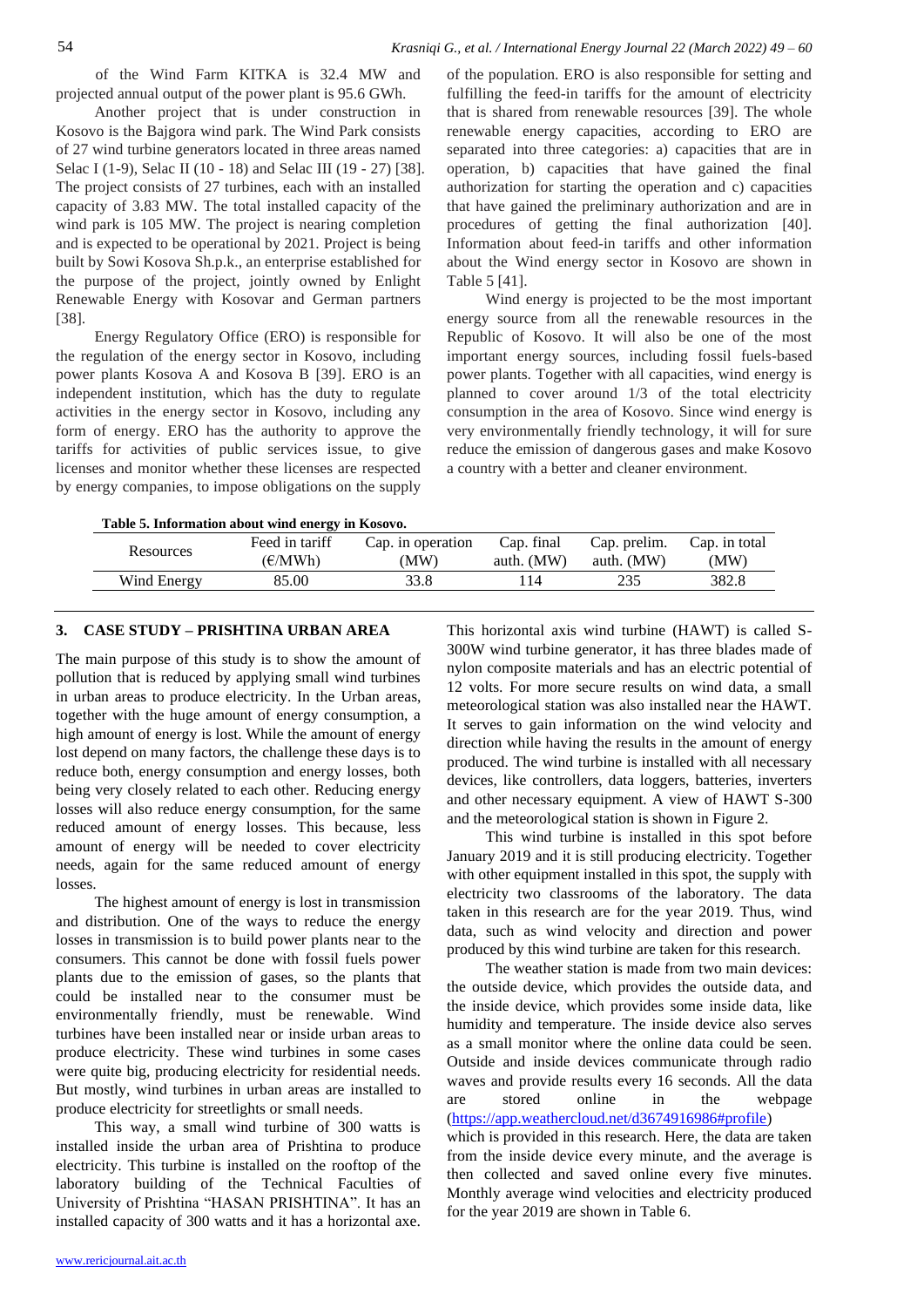

(a)



**Fig. 2. Installed a) wind turbine and b) metrological station at the rooftop of the laboratory building. <https://app.weathercloud.net/d3674916986#profile>**

| Table 6. Average wind velocity and electricity produced for the year 2019 |  |
|---------------------------------------------------------------------------|--|
|                                                                           |  |

| MONTHS, 2019 | Average Wind Velocity (m/s) | El. Produced (kWh) |
|--------------|-----------------------------|--------------------|
| January      | 0.94                        | 10.252             |
| February     | 1.80                        | 19.631             |
| March        | 1.55                        | 16.905             |
| April        | 1.88                        | 20.504             |
| May          | 1.66                        | 18.105             |
| June         | 1.36                        | 14.833             |
| July         | 1.44                        | 15.705             |
| August       | 1.14                        | 12.433             |
| September    | 1.31                        | 14.287             |
| October      | 0.95                        | 10.361             |
| November     | 1.75                        | 19.086             |
| December     | 1.55                        | 16.905             |
| Avg. total   | 1.44                        | 189.008            |

The wind data can be presented in different forms. One of the most preferred methods to present the wind data is through wind-roses. Wind-roses show how wind direction distribution and frequency change. They can be used to show both the wind velocity and direction. A

software called Pavanaarekh, a free tool for research purposes, is used to draw the wind-rose. The wind-rose for laboratory building where HAWT is installed, for the year 2019 is shown in Figure 3.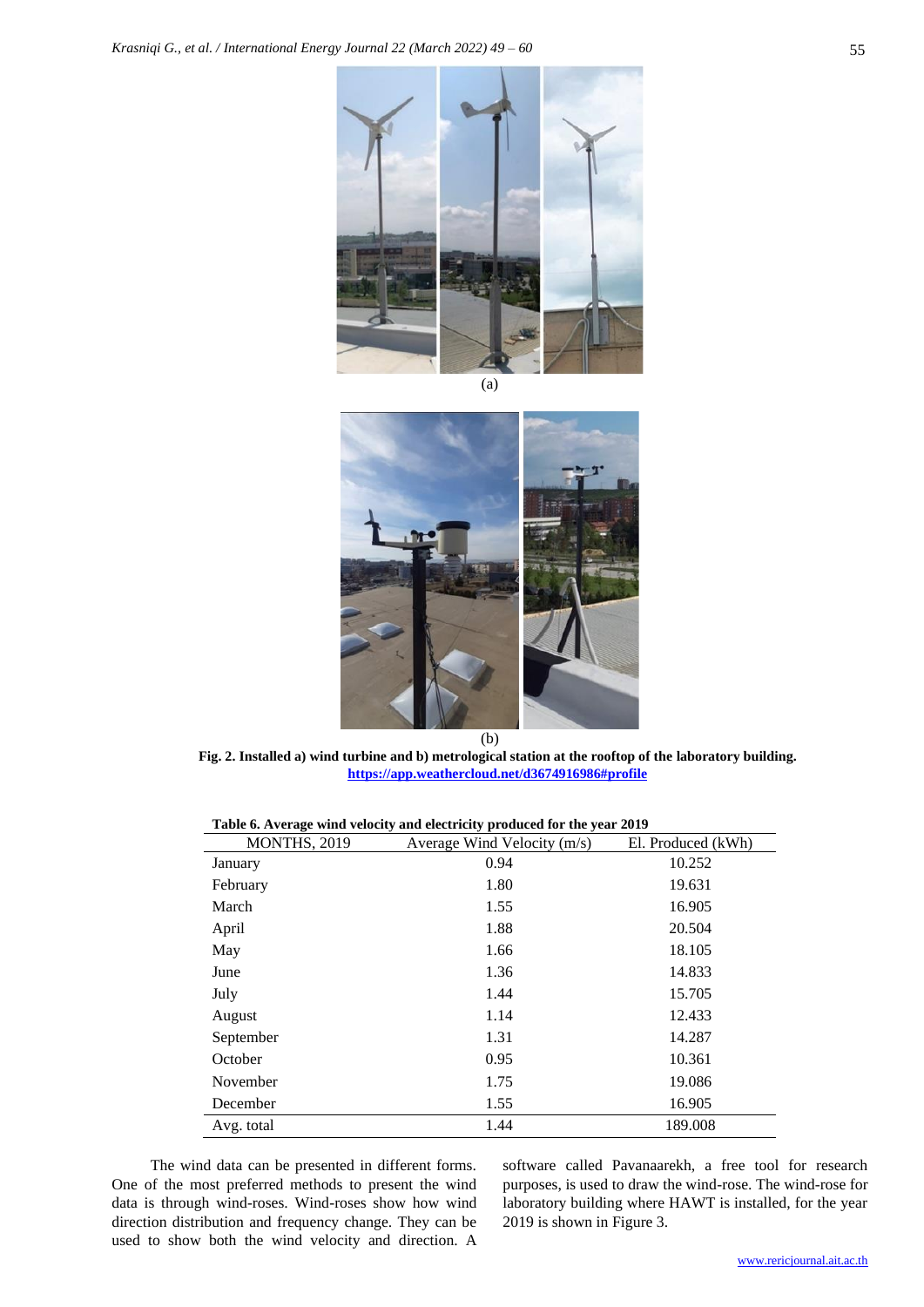

**Fig. 3. Wind-rose for laboratory building spot in Prishtina for the year 2019.**

HAWT starts producing electricity at the wind velocity of around 1.0 m/s [42]. The amount of power produced at low wind velocities is also very low. The power production increases with the increase of wind velocity. The highest registered power production by the HAWT is registered on 23 April 2019. The amount of power produced was 263.9 Watts at the wind velocity of 10.19 m/s. Wind direction most of the time is north and north-north-west. This direction is verified also by other researches done before for Prishtina wind-roses, that wind in Prishtina blows mostly from the North direction [43].

From the results presented in Table 6 and the windrose presented in figure 3, the average wind velocity for the year 2019 is 1.44 m/s. The highest registered average wind velocities were in February and April, registering an average of 1.8 and 1.88 m/s. The lowest wind velocity are registered in January and October, when average velocities were below 1.0 m/s.

The power produced by the wind turbine is the most important data required for this study. Wind turbine power production data are required for the same period of time that wind velocity and direction are shown in Table 6. The power production data are registered in data loggers installed with the wind turbine. The wind turbine is firstly connected to the wind controller, where current power production data can be seen. To register these data, the appropriate data logger is connected to the controller. Data are saved and collected in one SD card which is inserted in the data logger. Data are saved and collected for every minute. The monthly amount of power produced by HAWT is shown graphically in Figure 3, where the average monthly wind velocity is also shown for the amount of the power that is produced every month.

The power produced by the wind turbine changes,

velocities. Thus, the highest amount of power produced monthly is registered in April, when wind average wind velocity was higher. Anyhow, there are some gaps in the amount of power production and average wind velocities. For example, during the registration of data, it was seen that on some days, even though the wind velocity was higher, HAWT produced less amount of electricity. This can be explained if most of the time during the day the wind velocity was low, but it was very high for a short time, increasing here the average wind velocity but not that much the amount of power production. Anyhow, this gap remains to be studied in further investigation, as it is not the study case of this research. The total electricity produced in 2019 by HAWT is

as shown in Table 6, with the change of average wind

189008 Watt-hours or 189 Kilowatt-hours. According to the results gained by data loggers, wind turbine, because of the low wind velocity, was able to work only around 30% of the time. The other period of time HAWT did not send electricity to the batteries, mostly because of the wind velocity or also the batteries level of charge. In any case, only 30 percent of the time during the year, the wind turbine was able to produce electricity and charge the batteries.

As shown in Table 6, the results of the wind velocity and electricity production are not satisfying at all. This comes from a number of factors, and the main one is the position where wind turbine and meteorological station are installed. The idea of the research was to provide the power production potential at the rooftop of the laboratory building. The laboratory building is placed in the center of Prishtina, and wind velocity in this area is quite lower than in some other parts of the city. The buildings around the laboratory also play a crucial role as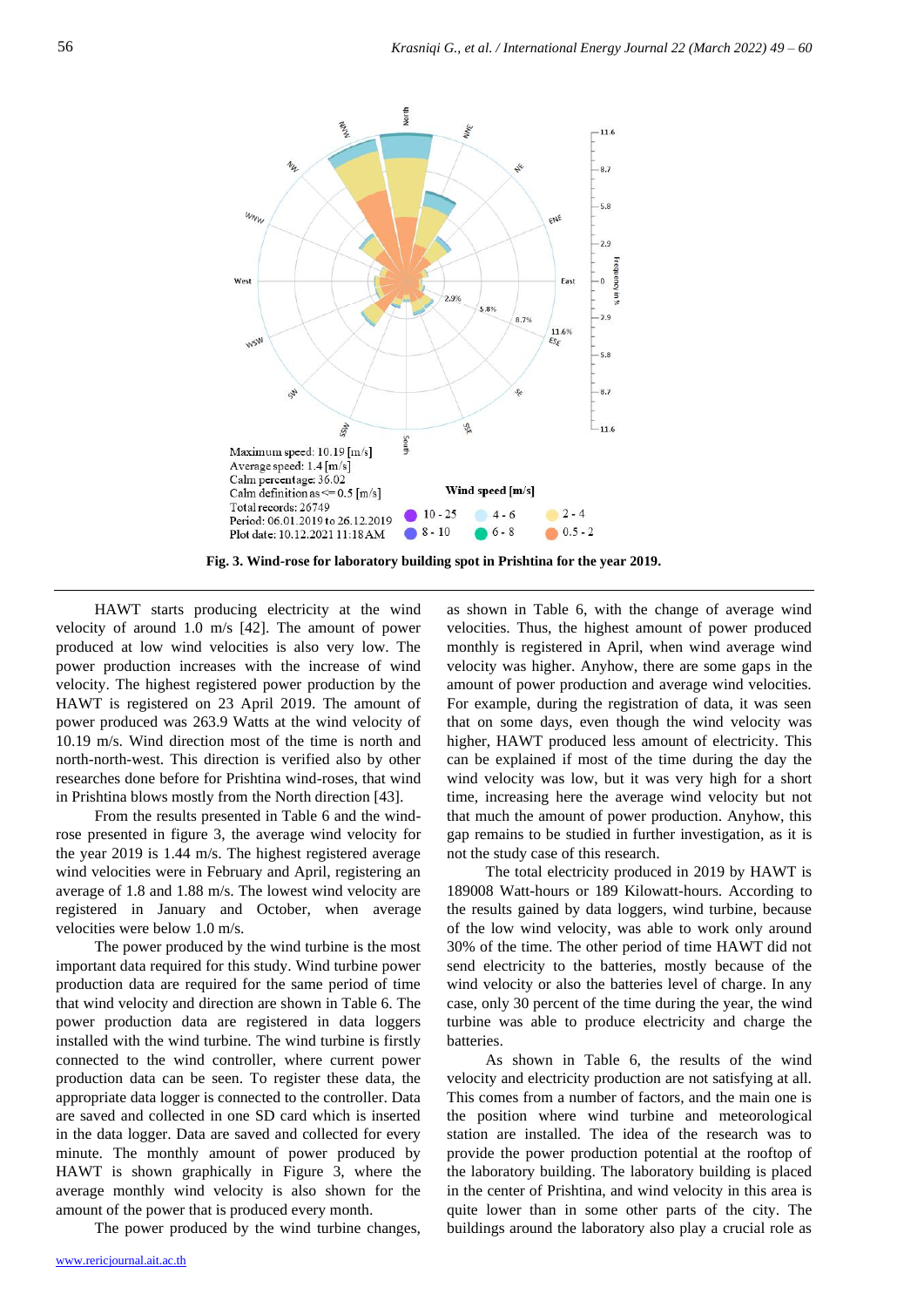obstacles to change the direction of the wind and reduce the wind velocity that hits the turbine blades. From our side this was expected, it was just necessary to be proofed experimentally.

It is very important to state that, the results shown in this research are only for one specific location. Wind data in some other areas inside the Urban Environment of Prishtina have shown better results. Some parts of Prishtina, like Sunny Hill or Velania neighborhood are more suitable for producing energy from the wind, as their altitude is higher and there are fewer obstacles that change the direction of the wind. Consequently, the installation of wind turbines in those areas will give quite different results and cannot be prejudiced by the results given in this research. Every area has its own characteristics and results can only be taken from measurements taken from those specific locations.

Another very important issue when installing wind turbines in urban areas, is the possibility of combining them with photovoltaic systems, since they also have impact in the reduction of pollution. Of course, in Urban Areas, buildings cause shadows, which have a very high impact in the efficiency of the photovoltaic systems. Anyhow, research in this step only show the power production from the wind turbine, as power production from photovoltaic systems and combination of them with wind turbines remain a part of future investigations.

One of the issues to be considered when installing wind turbines in urban areas is placing of the wind turbines in spots where their shadow doesn't make any negative effect and the noise they make is acceptable. Placing them along the streets is more acceptable because of the noise, either for power production or street lighting. When installing hybrid systems with solar panels, it is

necessary to make sure that wind turbines don't affect the solar power production by giving shadows to the panels. Otherwise, installation of wind turbines in rooftops of the buildings or attached to them, must be considered after studies have been done in the noise and vibrations they cause to the building itself.

### **4. DISCUSSION OF RESULTS**

The amount of emission of gases from the installation of HAWT can be calculated when the amount of specific pollution is known for the unit of MWh or kWh. Tables presented at the beginning of this research will be used to calculate the specific emission for each polluter. The specific amount of pollution for emission dust and dangerous gases is shown in Table 7. Emission is shown in tons per year per MWh, which will help in calculating the amount of pollution that is reduced when installing small wind turbines inside the urban area of Prishtina.

For the HAWT chosen for this research, the amount of electricity produced for the year 2019 is shown in the previous table. Having in possession data from Table 6 and Table 7, makes it possible to calculate the amount of pollution that is reduced by the usage of this turbine in this year. Table 8 shows the amount of reduced pollution for the four polluters that are analyzed in this research.

As presumed at the beginning of this research, the impact of installing only one wind turbine will have an unneglectable impact. Anyhow, the wind turbine that is installed in this location, has made some impact, especially in reducing the amount of  $CO<sub>2</sub>$  emitted. The amount of pollution that is reduced by this HAWT is more than 1.3 kg per year of NOx and more than  $441$  kg of CO<sub>2</sub>.

| Year    | <b>Dust</b> | SO <sub>2</sub> | NO <sub>x</sub> | CO <sub>2</sub> |
|---------|-------------|-----------------|-----------------|-----------------|
| 2013    | 0.0032      | 0.0073          | 0.0073          | 2.5481          |
| 2014    | 0.0042      | 0.0046          | 0.0072          | 2.3201          |
| 2015    | 0.0024      | 0.0028          | 0.0070          | 2.3840          |
| 2016    | 0.0018      | 0.0032          | 0.0072          | 2.4722          |
| 2017    | 0.0016      | 0.0040          | 0.0067          | 2.2592          |
| 2018    | 0.0016      | 0.0051          | 0.0069          | 2.3392          |
| 2019    | 0.0004      | 0.0051          | 0.0069          | 2.3383          |
| 2020    | 0.0004      | 0.0044          | 0.0066          | 2.5083          |
| Average | 0.0020      | 0.0046          | 0.0070          | 2.3962          |

**Table 7. Specific emission of gases in tons/year/MWh (or kg/year/kWh).**

**Table 8. Amount of pollution reduced by the usage of HAWT in kg/year.**

| Y ear | Dust     | $\overline{1}$<br>UV2 | N <sup>o</sup><br>$\mathbf{v}$ | $\sim$<br>$\mathbf{U}_2$        |
|-------|----------|-----------------------|--------------------------------|---------------------------------|
| 2019  | 0.082345 | 957965                | 1.301098                       | $\alpha$ = $\pi$<br>44<br>ں ، ن |

| Table 9. Amount of pollution reduced by installation of 100 similar HAWT in kg/year. |  |
|--------------------------------------------------------------------------------------|--|
|--------------------------------------------------------------------------------------|--|

| - -<br>Year | 11101<br>usi.                 | <u>vv</u><br>∸        | $\overline{M}$<br>$\sim$<br>$\lambda$ | ັ<br>∸         |
|-------------|-------------------------------|-----------------------|---------------------------------------|----------------|
| 2017        | $\mathbf{O}^{\prime}$<br>1.04 | $\sim$ $\sim$<br>ס.כי | $\ddot{\phantom{1}}$<br>100.II        | $0 - 70$<br>40 |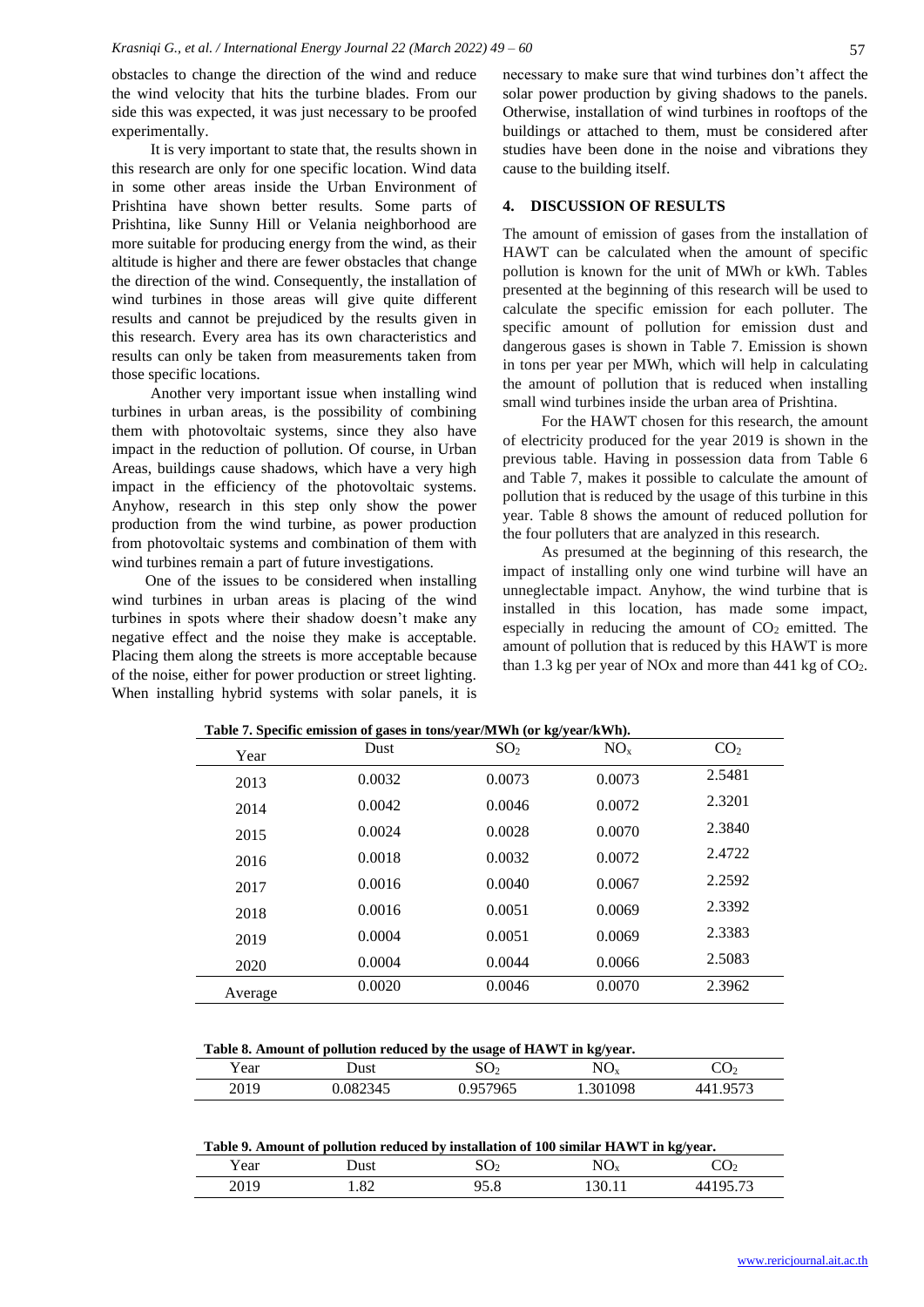Since these kinds of turbines most of the time are installed for covering lighting needs for parks and streets, installation of similar wind turbines will help to reduce more the amount of pollution that is released by Kosova A and Kosova B power plants. For example, only around the technical faculty, for the streetlights and the park where faculty is built, around 100 similar wind turbines could be installed. Installing a higher number of similar wind turbines will surely reduce the amount of pollution that is released by the power plants, since streetlights at the moment also are supplied by these power plants. The amount of pollution that would be reduced with the installation of a higher number of turbines is presented in Table 9.

Table 9 shows that the installation of a higher number of similar wind turbines in urban areas will have a slightly good impact on reducing the pollution emitted by coal-based power plants. Although the reduced emission is not that high compared with the pollution that is emitted by the power plants, it has anyhow some impact. Wind turbines will not only reduce pollution. Especially if they are installed in urban areas, they will produce and use electricity without losses in transmission and distribution. They will also help on building an environment more familiar with renewable resources, thus helping generations to dispel any hesitations they may have about renewables.

Installation of these wind turbines inside urban areas might be difficult, as it requires much data and preliminary preparation. So, it is required to have a proper place where these turbines could be installed, with measured data taken in advance. The methodology to reach the objectives of installing many wind turbines in urban areas is explained below:

- 1. Finding a place where these turbines could be installed, with taking all the necessary preventions that the noise, vibrations and shadow effect caused by them is eliminated as much as possible;
- 2. Take the wind data for this location. This could either be done by previously installing measuring devices or approximate data could also be taken from data that are generated from satellites;
- Designing and finding the proper wind turbines to be installed in this area, including the capacities of the turbines and other characteristics. Design of the towers takes place here if the turbines are freestanding. If there is a possibility of installation of hybrid systems with solar panels, towers must be designed to reach the maximum efficiency for both wind and solar energy;
- 4. Take the permissions from local authorities to install these turbines on the location that is chosen;
- 5. Find investors that could be interested in participating in the project.
- 6. Installation of the turbines to produce electricity. Real data then could be taken on the power production and pollution reduced from them.

# **5. CONCLUSIONS**

The electricity demand in Kosovo is around 5000 GWh of electricity per year [44]. Most of this electricity demand is met by two power plants, Kosovo A and Kosovo B. These two power plants use coal as a raw material for electricity generation. Due to outdated technology and the use of coal, Kosovo A and Kosovo B are the largest polluters of the environment in Kosovo, and among the largest polluters in Europe. The emission of gases from power plants in Kosovo exceeds the limits set by the directives and articles of the European Union for power plants with combustion of solid fuels. Gaseous emissions are exceeded in all gas measurements, such as for  $CO<sub>2</sub>$ , NOx,  $SO<sub>2</sub>$  and dust.

In strategies for the near future, Kosovo plans to increase electricity production from renewable sources. In terms of wind turbines, there are two wind farms operating in Kosovo with an installed capacity of 33.5 MW. The wind farm in Bajgora, Mitrovica, is also under construction, which is being built in three areas, each with nine turbines. This wind farm is expected to be put into operation this year and has an installed capacity of 114 MW. Some other capacities for the production of electricity from wind turbines have received final authorization and will start operating in the near future. Other capacities which have the final authorization and can start operating, have an installed capacity of 235 MW. This will make wind energy one of the main energy sources in Kosovo, with an installed wind energy capacity of 382.8 MW. These data are presented in the second section of the paper.

This paper is initially focused on the emergence of this problem of gas emissions, and then in the main part is analyzed the reduction of emissions of these gases, if small wind turbines are installed in urban areas. For the interest of the research, wind turbine was installed in the laboratory building rooftop, which is not a very favorable spot to install wind turbines because of the low attitude and many obstacles that surround the laboratory. Anyhow, the results are quite interesting, where the best results have been shown in reducing  $CO<sub>2</sub>$  emission, which is also emitted the most.

Finally, the impact of reducing pollution from these power plants is presented, if a larger number of similar turbines are installed in urban areas. It has to be considered that the installation of wind turbines in urban areas has an impact not only on reducing pollution, but also on reducing electricity losses in transmission and distribution, losses which in Kosovo are quite large. This is because the turbines are installed close to the customer, and in the case of the installation of these turbines for the needs of street and park lighting, the losses are eliminated almost completely.

#### **REFERENCES**

- [1] Wynn G. and A. Flora. 2020. Beyond Coal: Investing in Kosovo's Energy Future. October 2020. *Institute for Energy Economics and Financial Analysis (IEEFA)*. Retrieved in December 2021 from World Wide Web: [https://ieefa.org/wp](https://ieefa.org/wp-content/uploads/2020/09/BeyondCoal_Investing-inKosovosEnergyFuture_October2020.pdf?utm_source=rss&utm_medium=rss&utm_campaign=beyond-coal_investing-in-kosovosenergyfuture_october2020)[content/uploads/2020/09/BeyondCoal\\_Investing](https://ieefa.org/wp-content/uploads/2020/09/BeyondCoal_Investing-inKosovosEnergyFuture_October2020.pdf?utm_source=rss&utm_medium=rss&utm_campaign=beyond-coal_investing-in-kosovosenergyfuture_october2020)[inKosovosEnergyFuture\\_October2020.pdf?utm\\_sour](https://ieefa.org/wp-content/uploads/2020/09/BeyondCoal_Investing-inKosovosEnergyFuture_October2020.pdf?utm_source=rss&utm_medium=rss&utm_campaign=beyond-coal_investing-in-kosovosenergyfuture_october2020) [ce=rss&utm\\_medium=rss&utm\\_campaign=beyond](https://ieefa.org/wp-content/uploads/2020/09/BeyondCoal_Investing-inKosovosEnergyFuture_October2020.pdf?utm_source=rss&utm_medium=rss&utm_campaign=beyond-coal_investing-in-kosovosenergyfuture_october2020)[coal\\_investing-in-kosovosenergyfuture\\_october2020.](https://ieefa.org/wp-content/uploads/2020/09/BeyondCoal_Investing-inKosovosEnergyFuture_October2020.pdf?utm_source=rss&utm_medium=rss&utm_campaign=beyond-coal_investing-in-kosovosenergyfuture_october2020)
- [2] Bytyqi V. and I. Ramadani. 2018. Environmental Changes from Coal Surface Mining in Kosovo.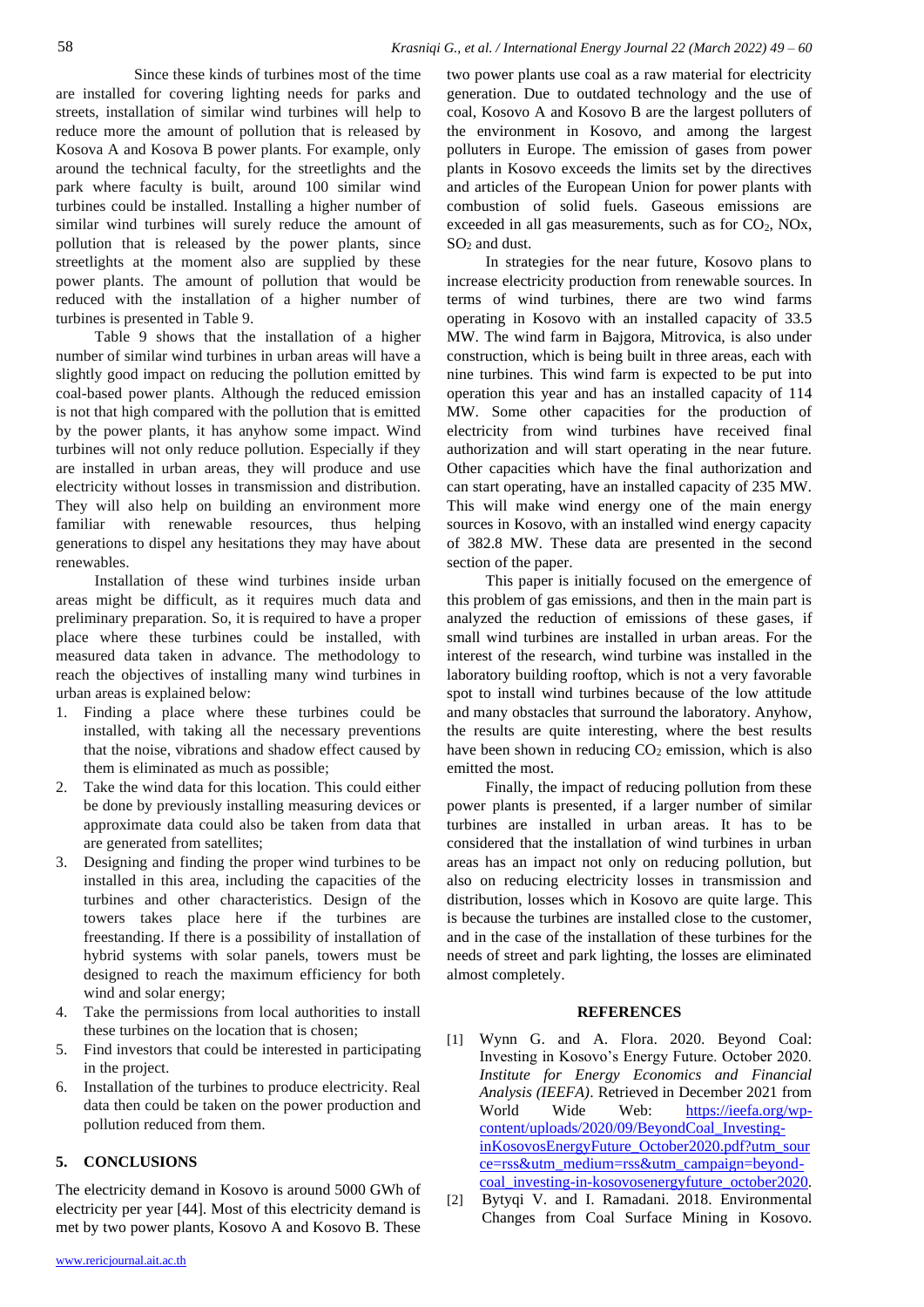*Ecoforum Journal* 15(2), North America, 7 May 2018.

- [3] Kabashi S., Bekteshi S., Ahmetaj S., Kabashi G., Najdovski D., . Zidanšekd A., and Šlaus I., 2011. Effects of Kosovo's energy use scenarios and associated gas emissions on its climate change and sustainable development. *Applied Energy* 88(2): 473- 478. doi: 10.1016/j.apenergy.2010.06.023.
- [4] Blanch M.J., 2022. Wind energy technologies for use in the built environment *Wind Engineering*, 26(3): 125-14326. doi: 10.1260/030952402762056054
- [5] van Bussel G., Mertens S., Polinder H., and Sidler H., 2004. TURBY, concept and realisation of a small VAWT for the built environment. In *Proceedings of the global windpower 2004 conference & exhibition.* Washington, USA, 28-31 March. American Wind Energy Association (AWEA).
- [6] Murakami S. and K.A.H. Komine. 1979. Amplification of wind speed at ground level due to construction of high-rise building in urban area. *Journal of Wind Engineering and Industrial Aerodynamics* 4 (3-4): 343-370. doi: 10.1016/0167- 6105(79)90012-6
- [7] Dutton A.G., Halliday J.A., and Blanch M.J., 2005. The Feasibility of Building-Mounted/Integrated Wind Turbines. Final Report of Carbon Trust Contract. Retrieved in December 2021 from World Wide Web: [https://ukerc.rl.ac.uk/pdf/BUWT\\_final\\_v004\\_full.pdf](https://ukerc.rl.ac.uk/pdf/BUWT_final_v004_full.pdf)
- [8] Watson S., Infield D., Barton J., and Wylie S.J., 2007. Modelling of the Performance of a Building-Mounted Ducted Wind Turbine. *Journal of Physics: Conference Series 75*: 1-12. doi: 10.1088/1742- 6596/75/1/012001.
- [9] Mills G., 2014. Urban climatology: History, status and prospects. *Urban Climate* 10(03): 479-489. DOI: 10.1016/j.uclim.2014.06.004
- [10] Winslow A.R., 2017. Urban wind generation: comparing horizontal and vertical axis wind turbines at Clark University in Worcester, Massachusetts. MS Thesis. Clark University, Worcester, Massachusetts, USA .
- [11] Hamza N., 2016. The sustainable high-rise building renewables and public perceptions. In A. Sayigh (Red). *Sustainable High Rise Buildings in Urban Zones: Advantages, Challenges, and Global Case Studies.* Cham, 2017, pp. 103-116. DOI: 10.1007/978-3-319-17756-4\_6
- [12] KMC, 2005. Detailed technical information: Civic Centre 3 – Energy from the Sun and the Wind. *Kirklees Metropolitan Council.* Retrieved in December 2021 from World Wide Web: [http://www.urbanwind.net/pdf/Case\\_Study\\_UK1\\_De](http://www.urbanwind.net/pdf/Case_Study_UK1_Detailed_Summary.pdf) [tailed\\_Summary.pdf](http://www.urbanwind.net/pdf/Case_Study_UK1_Detailed_Summary.pdf)
- [13] Denoon R., Banks D., Cochran B. and Wood G., 2008. Harvesting wind power from tall buildings. In *Congress Proceeding of CTBUH 2008, 8th World Congress - Tall and Green: Typology for a Sustainable Urban Future*.
- [14] Abohela I., Hamza N., and Dudek S. 2011. Effect of roof shape on energy yield and positioning of roof mounted wind turbines. In *Proceedings of Building Simulation 2011: 12th Conference of International Building Performance Simulation Association.*
- [15] KEK 2021. Power Plant Kosova A Main Information. Kosovo Energy Corporation J.S.C.

Retrieved in December 2021 from World Wide Web: [http://kek-energy.com/kek/termocentrali-kosova-a.](about:blank)

- [16] KEK 2021. Power Plant Kosova B Main Information. Kosovo Energy Corporation J.S.C. Retrieved in December 2021 from World Wide Web: [http://kek-energy.com/kek/termocentrali-kosova-b.](about:blank)
- [17] Kajtazi B. and T. Floqi. 2011. Thermo Power Plant "Kosovo B"– A Pollution Source for Sitnica River. *European Journal of Engineering and Technology Research* 6(3): 63-65. DOI: 10.24018/ejers.2021.6.3.2379.
- [18] Bajcinovci B., 2017. Environment quality: impact from traffic, power plant and land morphology, a case study of Prishtina. *Environmental and Climate Technologies* 19(01): 65-74. DOI: 10.1515/rtuect-2017-0006.
- [19] Bekteshi S., Kabashi S., Šlaus I., Zidanšek A., and Podrimqaku K., 2012. Model analyses of long and short term pollution emission reduction. *International Journal of Environment and Sustainable Development* 11(03) 293-303. DOI: 10.1504/IJESD.2012.050464
- [20] Kabashi S., Bekteshi S., Ahmetaj S., Kabashi G., Podrimqaku K., Veliu V. Jonuzaj A., and Zidanšek A., 2012. Dynamic modeling of air pollution and acid rain from energy system and transport in Kosovo. *Open Journal of Air Pollution*, 3(01): 82- 96. DOI: 10.4236/ojap.2012.13011.
- [21] KEPA 2021. Report on Environmental Indicators. *Kosovo Environmental Protection Agency (KEPA)*. Retrieved in December 2021 from World Wide Web: [https://www.amm](https://www.amm-krks.net/repository/docs/Mjedisi_i_Kosov%C3%ABs_2020_Raport_i_treguesve_mjedisor%C3%AB_-_ANGLISHT.pdf)[krks.net/repository/docs/Mjedisi\\_i\\_Kosov%C3%AB](https://www.amm-krks.net/repository/docs/Mjedisi_i_Kosov%C3%ABs_2020_Raport_i_treguesve_mjedisor%C3%AB_-_ANGLISHT.pdf) s 2020 Raport i treguesve mjedisor%C3%AB -[\\_ANGLISHT.pdf](https://www.amm-krks.net/repository/docs/Mjedisi_i_Kosov%C3%ABs_2020_Raport_i_treguesve_mjedisor%C3%AB_-_ANGLISHT.pdf)
- [22] KAS 2015. Greenhouse Gas Emissions in Kosovo 2014-2015. *Kosovo Agency of Statistics (KAS)*. Retrieved in December 2021 from World Wide Web: [http://ask.rks-gov.net/media/2471/ghg-emissions-in](about:blank)[osovo-2014-2015.pdf](about:blank)
- [23] KEPA 2016. Report on the State of the Environment in Kosovo 2015. *Kosovo Environmental Protection Agency (KEPA)*. Retrieved in December 2021 from World Wide Web: [https://www.ammk](https://www.ammk-rks.net/repository/docs/Anglisht-final.pdf)[rks.net/repository/docs/Anglisht-final.pdf](https://www.ammk-rks.net/repository/docs/Anglisht-final.pdf)
- [24] KEPA 2017. Annual Report State of the Environment in Kosovo 2016. *Kosovo Environmental Protection Agency (KEPA)*. Retrieved in December 2021 from World Wide Web: [https://www.ammk](https://www.ammk-rks.net/repository/docs/Raporti_i_mjedisit_2016_web_format_eng_22817.pdf)[rks.net/repository/docs/Raporti\\_i\\_mjedisit\\_2016\\_we](https://www.ammk-rks.net/repository/docs/Raporti_i_mjedisit_2016_web_format_eng_22817.pdf) [b\\_format\\_eng\\_22817.pdf](https://www.ammk-rks.net/repository/docs/Raporti_i_mjedisit_2016_web_format_eng_22817.pdf)
- [25] KEPA 2018. Annual Report State of the Environment in Kosovo 2017. *Kosovo Environmental Protection Agency (KEPA)*. Retrieved in December 2021 from World Wide Web: [https://www.ammk-](https://www.ammk-rks.net/repository/docs/Raporti_M_2017_english.pdf)

[rks.net/repository/docs/Raporti\\_M\\_2017\\_english.pdf](https://www.ammk-rks.net/repository/docs/Raporti_M_2017_english.pdf)

[26] KEPA 2019. Annual Report State of the Environment in Kosovo 2018-2019. *Kosovo Environmental Protection Agency (KEPA)*. Retrieved in December 2021 from World Wide Web: [https://www.ammk-](https://www.ammk-rks.net/repository/docs/Anglisht_WEB_(ok).pdf)

[rks.net/repository/docs/Anglisht\\_WEB\\_\(ok\).pdf](https://www.ammk-rks.net/repository/docs/Anglisht_WEB_(ok).pdf) 

[27] EU, 2010. Directive 2010/75/EU. *European Parliament and of the Council, Official Journal of*